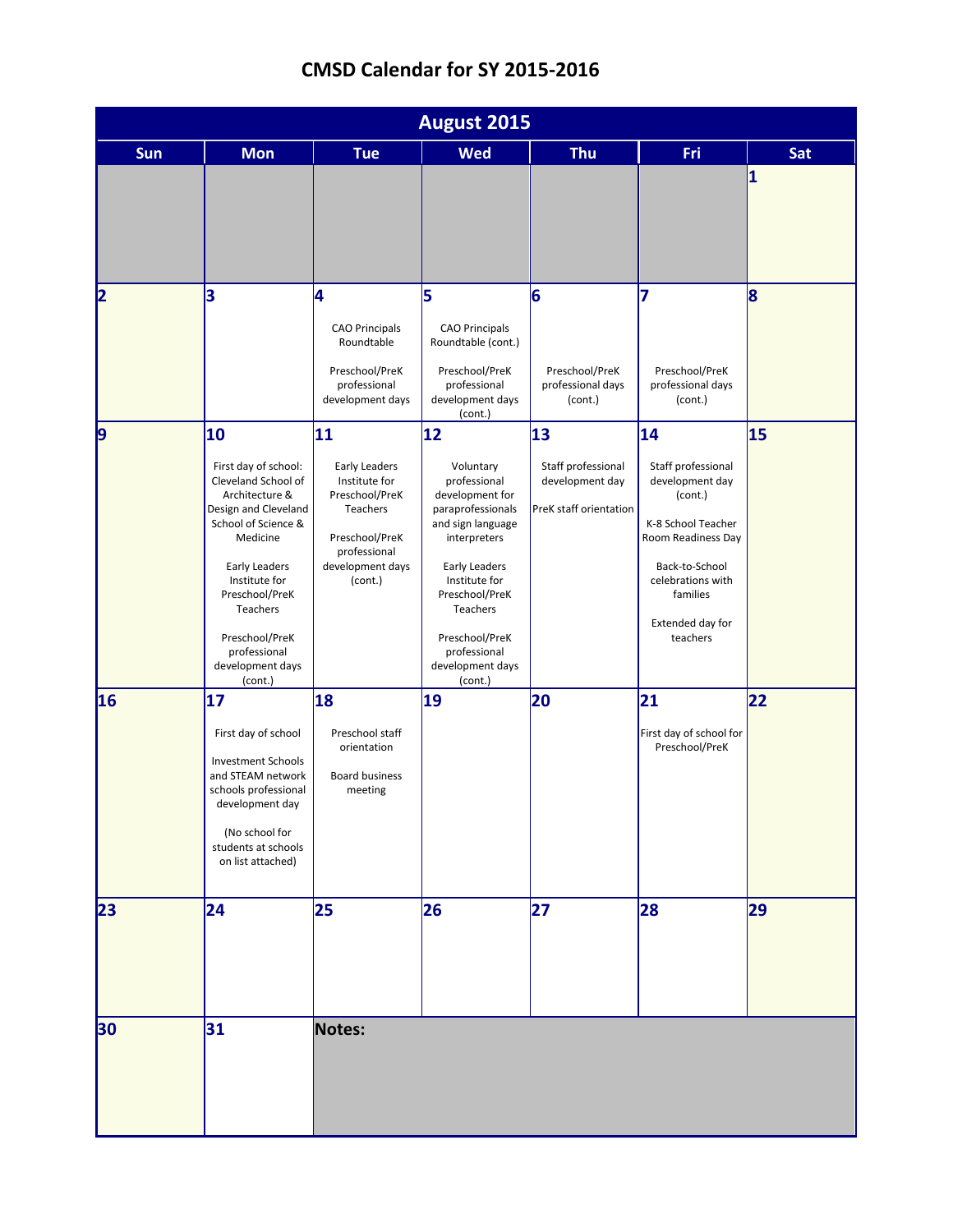|     | <b>September 2015</b>                                                                         |                                 |                                                                                                                                                                                                     |                                                                                                                                                                      |                                                         |              |  |  |
|-----|-----------------------------------------------------------------------------------------------|---------------------------------|-----------------------------------------------------------------------------------------------------------------------------------------------------------------------------------------------------|----------------------------------------------------------------------------------------------------------------------------------------------------------------------|---------------------------------------------------------|--------------|--|--|
| Sun | <b>Mon</b>                                                                                    | Tue                             | <b>Wed</b>                                                                                                                                                                                          | <b>Thu</b>                                                                                                                                                           | <b>Fri</b>                                              | Sat          |  |  |
|     |                                                                                               | $\overline{\mathbf{1}}$         | 2                                                                                                                                                                                                   | 3                                                                                                                                                                    | 4                                                       | 5            |  |  |
| 6   | 7<br>Labor Day<br>(All facilities closed)                                                     | 8<br>Board work session         | 9                                                                                                                                                                                                   | 10<br>CAO APs/CISs<br>Roundtable                                                                                                                                     | 11<br>Preschool/PreK<br>professional<br>development day | $ 12\rangle$ |  |  |
| 13  | 14<br>Rosh Hashanah<br>First marking period<br>interim progress<br>reports due<br>(7:30 a.m.) | 15                              | 16<br>PreK-8 Open House<br>$(6:00-8:00 p.m.)$<br>Early dismissal for<br>students<br>(Early schools:<br>11/11:20 a.m.)<br>(Late schools:<br>12:30/12:50 p.m.)<br>Interim report cards<br>distributed | $\overline{17}$<br><b>High Schools</b><br>Open House<br>$(6:00-8:00 p.m.)$<br>Early dismissal for<br>students<br>(11:20 a.m.)<br>Interim report cards<br>distributed | 18                                                      | 19           |  |  |
| 20  | 21                                                                                            | 22<br>Board business<br>meeting | 23<br>Yom Kippur                                                                                                                                                                                    | 24                                                                                                                                                                   | 25                                                      | 26           |  |  |
| 27  | 28                                                                                            | 29                              | 30                                                                                                                                                                                                  | Notes:                                                                                                                                                               |                                                         |              |  |  |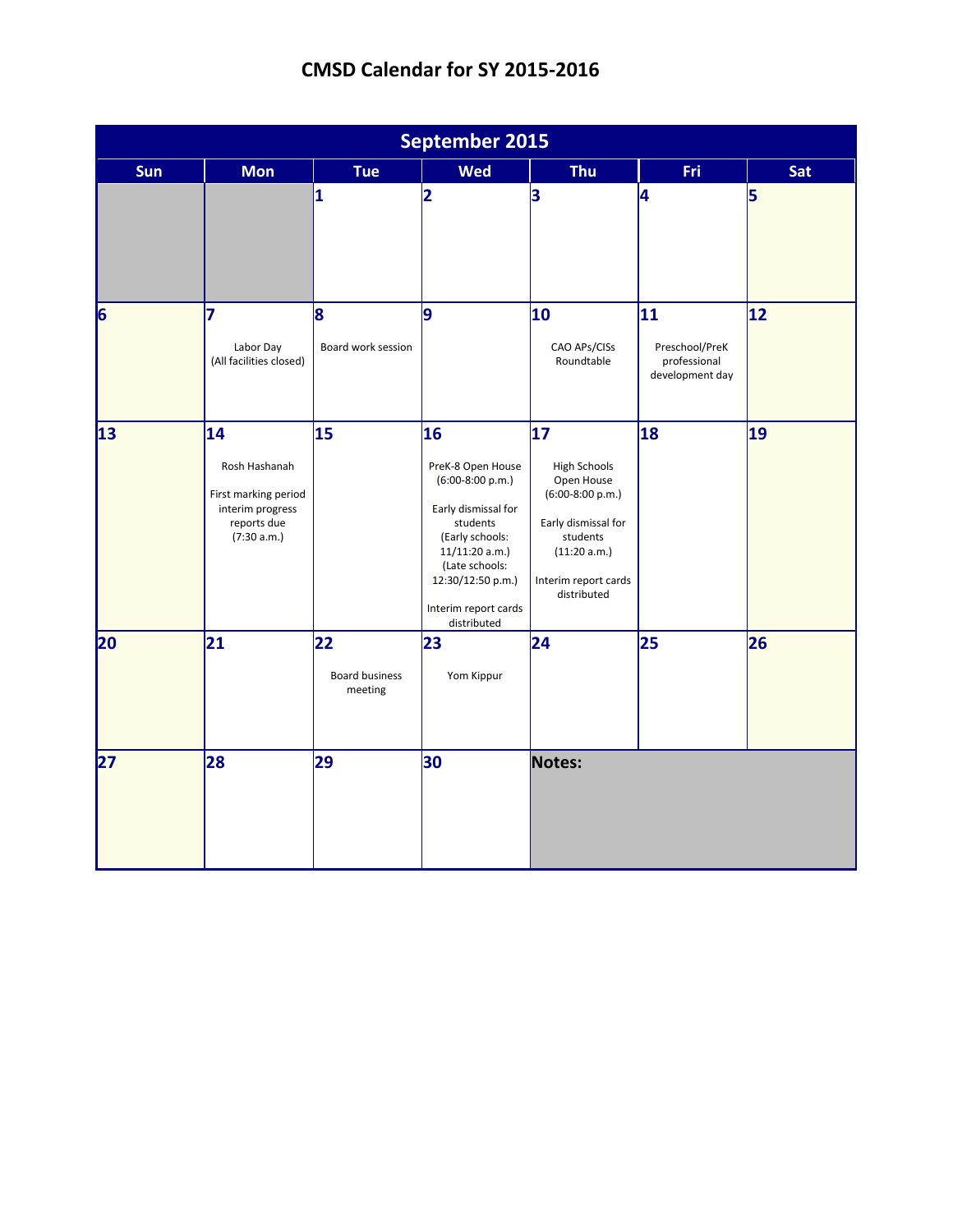|  | CMSD Calendar for SY 2015-2016 |
|--|--------------------------------|
|--|--------------------------------|

|     | October 2015                                                                                                                                                                                                       |                                          |                                                                                                                                           |                                                                                                                                          |                                                        |                 |  |  |
|-----|--------------------------------------------------------------------------------------------------------------------------------------------------------------------------------------------------------------------|------------------------------------------|-------------------------------------------------------------------------------------------------------------------------------------------|------------------------------------------------------------------------------------------------------------------------------------------|--------------------------------------------------------|-----------------|--|--|
| Sun | <b>Mon</b>                                                                                                                                                                                                         | <b>Tue</b>                               | <b>Wed</b>                                                                                                                                | <b>Thu</b>                                                                                                                               | Fri                                                    | Sat             |  |  |
|     |                                                                                                                                                                                                                    |                                          |                                                                                                                                           | $\overline{\mathbf{1}}$                                                                                                                  | $\overline{\mathbf{2}}$                                | 3               |  |  |
| 4   | 5                                                                                                                                                                                                                  | 6<br><b>CAO Principals</b><br>Roundtable | 7                                                                                                                                         | 8<br>CAO AP/CIS<br>Roundtable                                                                                                            | 9<br>Preschool/PreK<br>professional<br>development day | 10              |  |  |
| 11  | 12<br>Columbus Day<br>(All facilities closed)                                                                                                                                                                      | 13<br>Board work session                 | 14                                                                                                                                        | 15                                                                                                                                       | 16<br>End of first<br>marking period                   | 17              |  |  |
| 18  | 19<br>First day of second<br>marking period                                                                                                                                                                        | 20                                       | 21                                                                                                                                        | 22                                                                                                                                       | 23                                                     | 24              |  |  |
| 25  | 26<br>First marking period<br>grades due<br>(7:30 a.m.)<br><b>Investment Schools</b><br>and STEAM network<br>schools professional<br>development day<br>(No school for<br>students at schools<br>on list attached) | 27<br><b>Board business</b><br>meeting   | 28<br>High School<br>Parent-Teacher<br>Conferences and<br>report card<br>distribution<br>$(12:30-7:00 p.m.)$<br>No school for<br>students | 29<br>K-8 School<br>Parent-Teacher<br>Conferences and<br>report card<br>distribution<br>$(12:30-7:00 p.m.)$<br>No school for<br>students | 30<br>Special education<br>child count                 | 31<br>Halloween |  |  |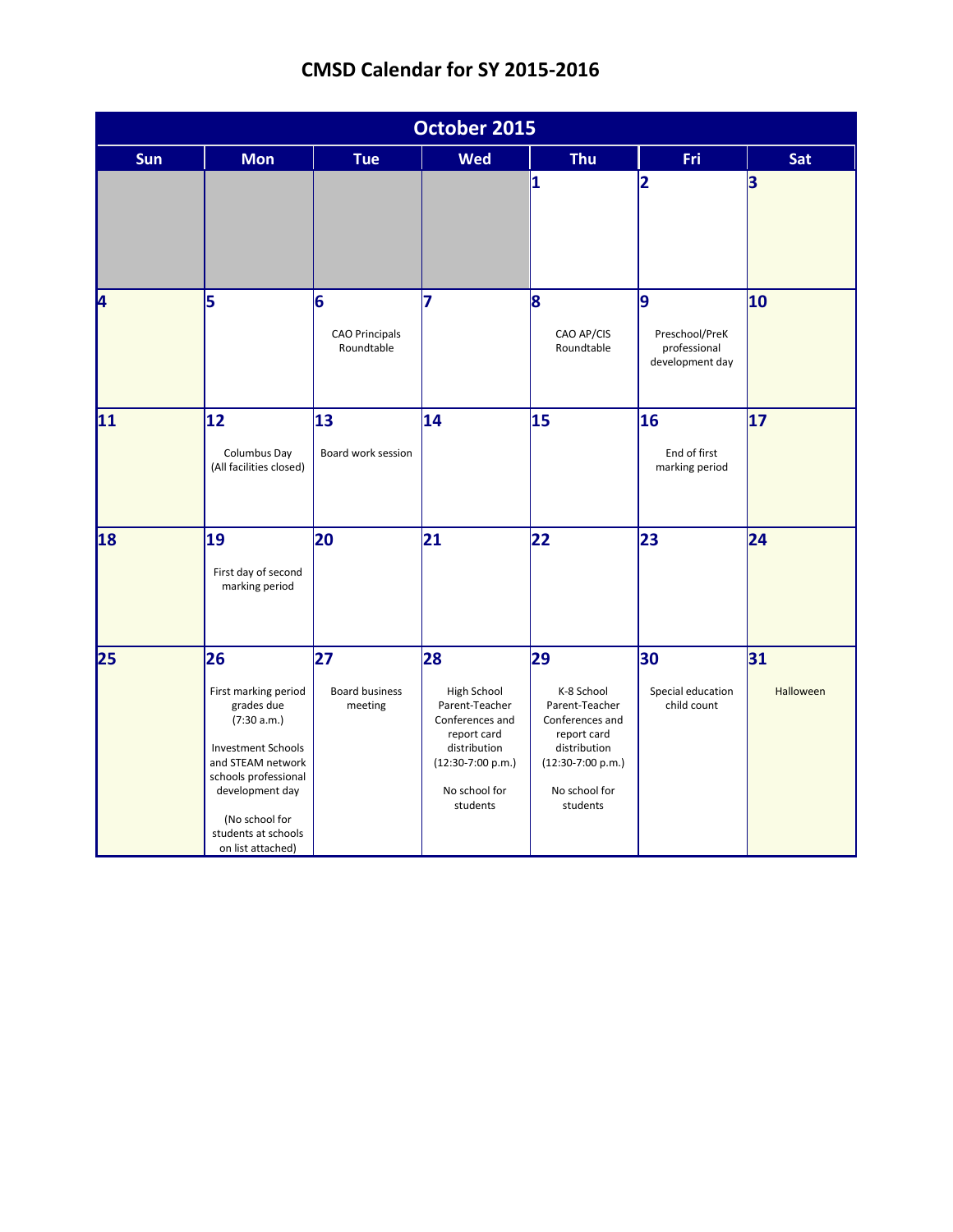|                               | <b>November 2015</b>                                                 |                                                                        |                                                  |                                                                         |                                                     |     |  |  |  |
|-------------------------------|----------------------------------------------------------------------|------------------------------------------------------------------------|--------------------------------------------------|-------------------------------------------------------------------------|-----------------------------------------------------|-----|--|--|--|
| Sun                           | <b>Mon</b>                                                           | Tue                                                                    | <b>Wed</b>                                       | <b>Thu</b>                                                              | <b>Fri</b>                                          | Sat |  |  |  |
| 1                             | 2                                                                    | 3                                                                      | 4                                                | 5                                                                       | 6                                                   | 7   |  |  |  |
| Daylight Savings Time<br>ends |                                                                      | <b>Election Day</b><br>No school for<br>students<br>Staff professional | Board work session                               |                                                                         |                                                     |     |  |  |  |
| 8                             | 9                                                                    | development day<br>10                                                  | 11                                               | 12                                                                      | 13                                                  | 14  |  |  |  |
|                               |                                                                      | <b>CAO Principals</b><br>Roundtable                                    | <b>Veterans Day</b><br>(All facilities open)     | CAO APs/CISs<br>Roundtable                                              | Preschool/PreK<br>professional<br>development day   |     |  |  |  |
| 15                            | 16<br>Second marking<br>period interim<br>reports due<br>(7:30 a.m.) | 17<br><b>Board business</b><br>meeting                                 | 18                                               | 19                                                                      | 20<br>Interim progress<br>reports mailed            | 21  |  |  |  |
| 22                            | 23                                                                   | 24                                                                     | 25<br>Thanksgiving break<br>(All schools closed) | 26<br>Thanksgiving break<br>(All facilities closed)<br>Thanksgiving Day | 27<br>Thanksgiving break<br>(All facilities closed) | 28  |  |  |  |
| 29                            | 30                                                                   | Notes:                                                                 |                                                  |                                                                         |                                                     |     |  |  |  |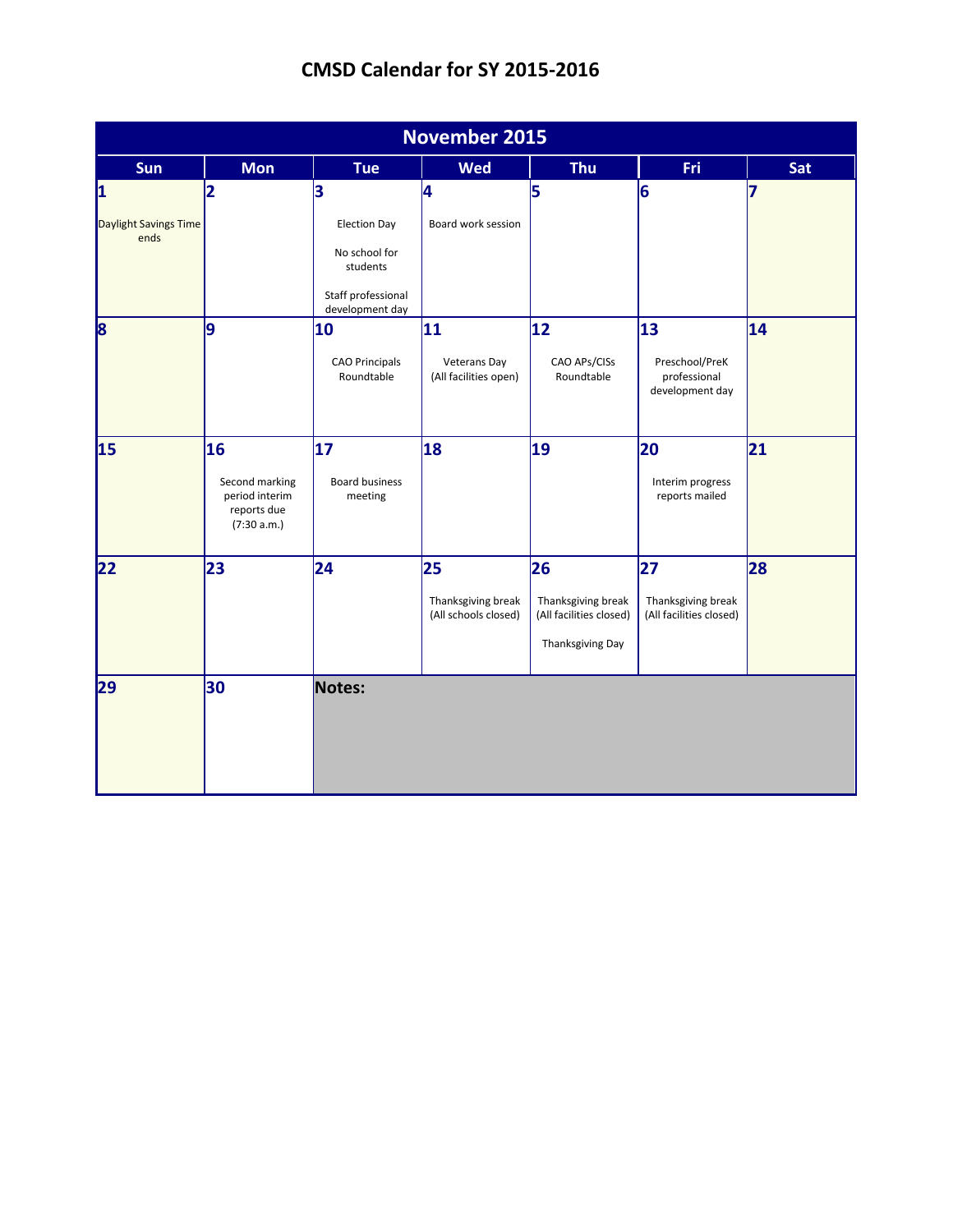|            | <b>December 2015</b>                                 |                                                                      |                                                      |                                                                        |                                                                 |         |  |  |
|------------|------------------------------------------------------|----------------------------------------------------------------------|------------------------------------------------------|------------------------------------------------------------------------|-----------------------------------------------------------------|---------|--|--|
| <b>Sun</b> | <b>Mon</b>                                           | <b>Tue</b>                                                           | <b>Wed</b>                                           | <b>Thu</b>                                                             | Fri                                                             | Sat     |  |  |
|            |                                                      | 1                                                                    | $\overline{\mathbf{2}}$                              | 3                                                                      | 4                                                               | 5       |  |  |
| 6          | 7                                                    | 8                                                                    | 9                                                    | 10                                                                     | 11                                                              | 12      |  |  |
| Hanukah    | Hanukah                                              | Hanukah<br><b>CAO Principals</b><br>Roundtable<br>Board work session | Hanukah                                              | Hanukah<br>CAO APs/CISs<br>Roundtable                                  | Hanukah<br>Preschool/PreK<br>professional day                   | Hanukah |  |  |
| 13         | 14                                                   | 15                                                                   | 16                                                   | 17                                                                     | 18                                                              | 19      |  |  |
| Hanukah    |                                                      | <b>Board business</b><br>meeting                                     |                                                      |                                                                        | End of second<br>marking period<br>End of first semester        |         |  |  |
| 20         | 21                                                   | 22                                                                   | 23                                                   | 24                                                                     | 25                                                              | 26      |  |  |
|            | Winter break<br>(All schools closed)                 | Winter break<br>(All schools closed,<br>cont.)                       | Winter break<br>(All schools closed,<br>cont.)       | Winter break<br>(All schools closed,<br>cont.)<br>Christmas Eve        | Winter break<br>(All schools closed,<br>cont.)<br>Christmas Day |         |  |  |
|            |                                                      | <b>Winter Solstice</b>                                               |                                                      | (All facilities close at<br>noon)                                      | (All facilities closed)                                         |         |  |  |
| 27         | 28<br>Winter break<br>(All schools closed,<br>cont.) | 29<br>Winter break<br>(All schools closed,<br>cont.)                 | 30<br>Winter break<br>(All schools closed,<br>cont.) | 31<br>Winter break<br>(All schools closed,<br>cont.)<br>New Year's Eve | Notes:                                                          |         |  |  |
|            |                                                      |                                                                      |                                                      | (All facilities close at<br>noon)                                      |                                                                 |         |  |  |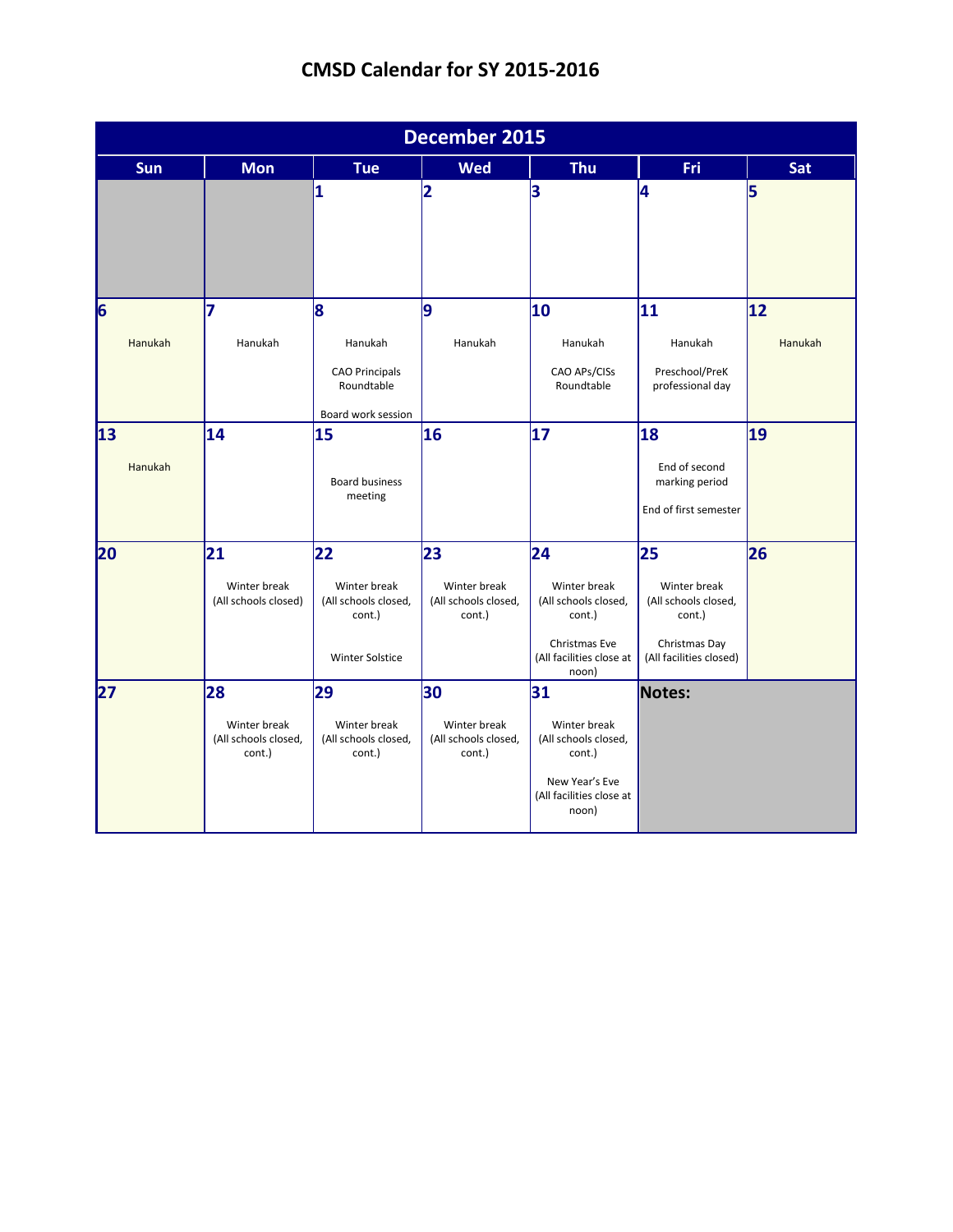|     | <b>January 2016</b>                                                       |                                                                                              |            |                                 |                                                                                                                        |                |  |  |
|-----|---------------------------------------------------------------------------|----------------------------------------------------------------------------------------------|------------|---------------------------------|------------------------------------------------------------------------------------------------------------------------|----------------|--|--|
| Sun | <b>Mon</b>                                                                | Tue                                                                                          | <b>Wed</b> | Thu                             | Fri.                                                                                                                   | Sat            |  |  |
|     |                                                                           |                                                                                              |            |                                 | $\overline{\mathbf{1}}$<br>Winter break<br>(All schools closed,<br>cont.)<br>New Year's Day<br>(All facilities closed) | $\overline{2}$ |  |  |
| 3   | 4<br>Staff professional<br>development day<br>(No school for<br>students) | 5<br>Schools reopen<br>First day of second<br>semester                                       | 6          | 7<br>CAO APs/CISs<br>Roundtable | 8                                                                                                                      | <u>lg</u>      |  |  |
| 10  | 11<br>Second marking<br>period grades due<br>(7:30 a.m.)                  | 12<br><b>CAO Principals</b><br>Roundtable<br>Board organizational<br>meeting/work<br>session | 13         | 14<br>Report cards mailed       | 15<br>Preschool/PreK<br>professional<br>development day                                                                | 16             |  |  |
| 17  | 18<br>Martin Luther King Jr.<br>Day<br>(All facilities closed)            | 19                                                                                           | 20         | 21                              | 22                                                                                                                     | 23             |  |  |
| 24  | 25                                                                        | 26<br><b>Board business</b><br>meeting                                                       | 27         | 28                              | 29                                                                                                                     | 30             |  |  |
| 31  | Notes:                                                                    |                                                                                              |            |                                 |                                                                                                                        |                |  |  |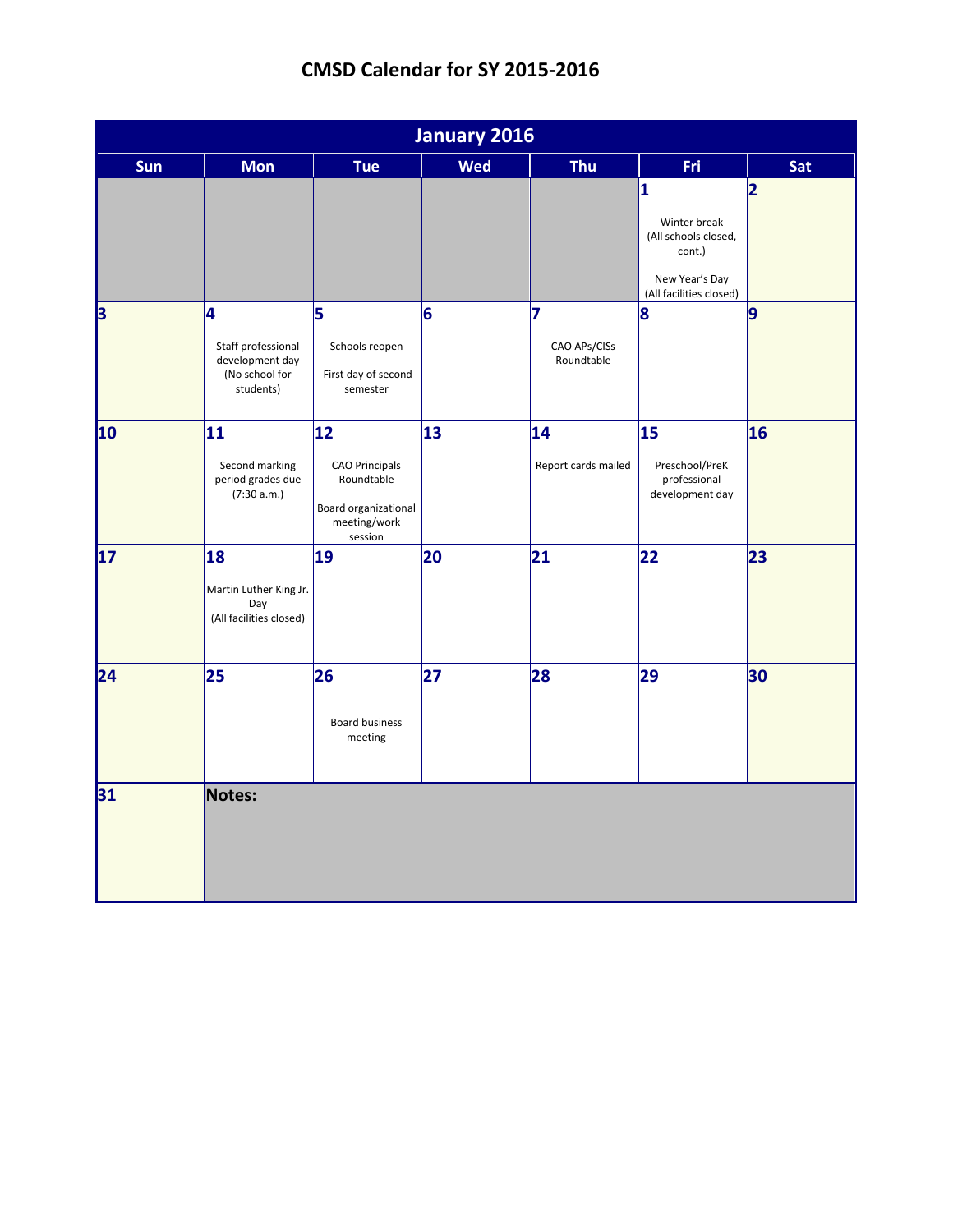|                       | <b>February 2016</b>                                                                                                                                          |                                                                |                     |                                                                                                                                                                                                                                |                                                                      |     |  |  |
|-----------------------|---------------------------------------------------------------------------------------------------------------------------------------------------------------|----------------------------------------------------------------|---------------------|--------------------------------------------------------------------------------------------------------------------------------------------------------------------------------------------------------------------------------|----------------------------------------------------------------------|-----|--|--|
| Sun                   | <b>Mon</b>                                                                                                                                                    | Tue                                                            | <b>Wed</b>          | Thu                                                                                                                                                                                                                            | Fri.                                                                 | Sat |  |  |
|                       | 1                                                                                                                                                             | 2<br>Groundhog Day                                             | 3                   | 4                                                                                                                                                                                                                              | 5                                                                    | 6   |  |  |
| 17                    | $\mathsf{B}$<br>Third marking period<br>interim reports due<br>(7:30 a.m.)                                                                                    | 9<br><b>CAO Principals</b><br>Roundtable<br>Board work session | 10<br>Ash Wednesday | 11<br>CAO APs/CISs<br>Roundtable                                                                                                                                                                                               | 12<br>Professional<br>development day<br>(No school for<br>students) | 13  |  |  |
| 14<br>Valentine's Day | 15<br>Presidents' Day<br>(All facilities closed)                                                                                                              | 16                                                             | 17                  | 18<br>Interim Parent-<br><b>Teacher Conferences</b><br>Early dismissal for<br>students<br>(Early K-8 schools and<br>high schools:<br>11/11:20 a.m.)<br>(Late K-8 schools:<br>12:30/12:50 p.m.)<br>Extended day for<br>teachers | 19                                                                   | 20  |  |  |
| 21                    | 22                                                                                                                                                            | 23<br><b>Board business</b><br>meeting                         | 24                  | 25                                                                                                                                                                                                                             | 26                                                                   | 27  |  |  |
| 28                    | 29<br><b>Investment Schools</b><br>and STEAM network<br>schools professional<br>development day<br>(No school for<br>students at schools<br>on list attached) | Notes:                                                         |                     |                                                                                                                                                                                                                                |                                                                      |     |  |  |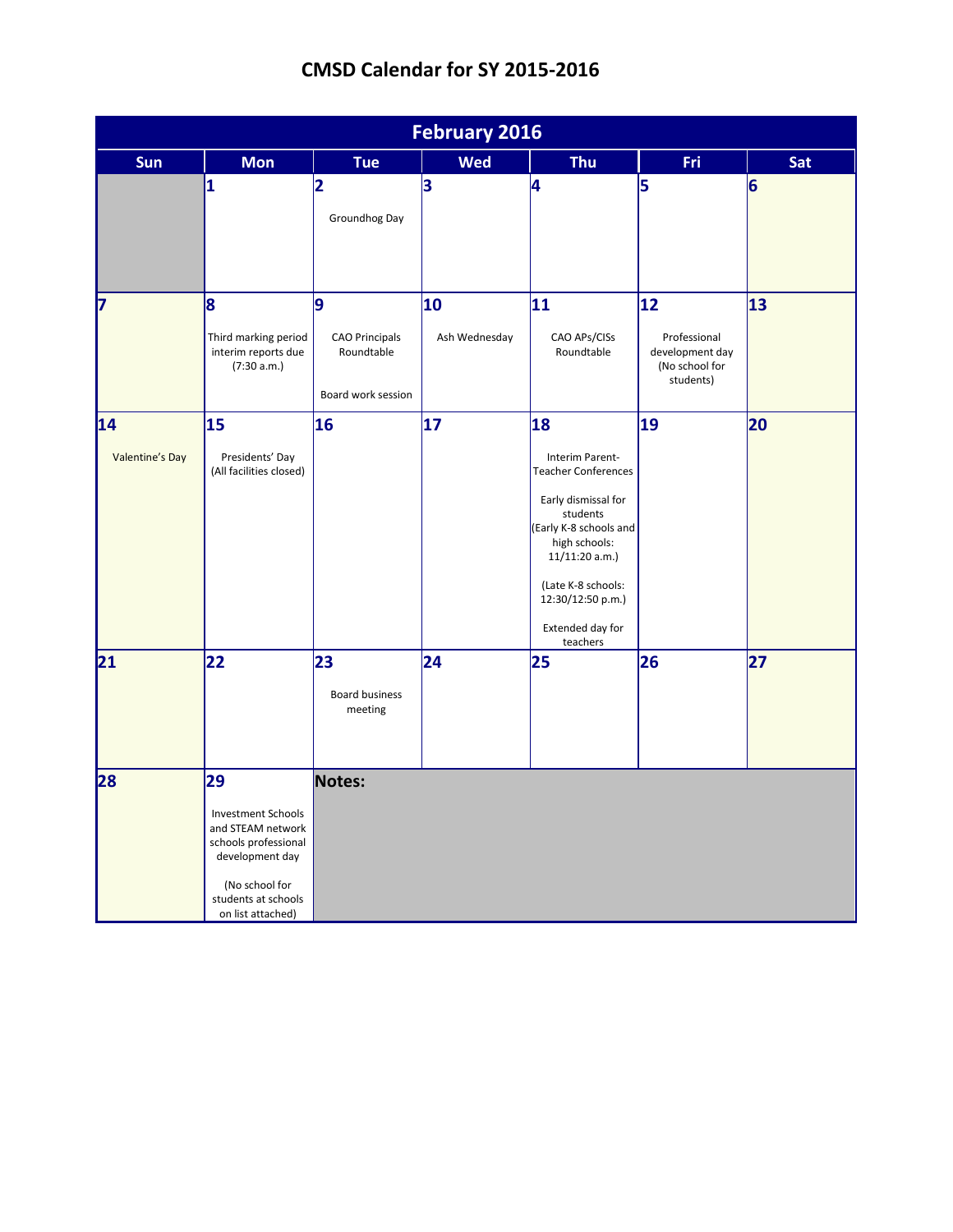|                                       | <b>March 2016</b>                                       |                                                                |                                            |                                                                                                                              |                                                                                           |              |  |  |
|---------------------------------------|---------------------------------------------------------|----------------------------------------------------------------|--------------------------------------------|------------------------------------------------------------------------------------------------------------------------------|-------------------------------------------------------------------------------------------|--------------|--|--|
| Sun                                   | <b>Mon</b>                                              | <b>Tue</b>                                                     | <b>Wed</b>                                 | Thu                                                                                                                          | <b>Fri</b>                                                                                | Sat          |  |  |
|                                       |                                                         | 1                                                              | $\overline{\mathbf{2}}$                    | 3                                                                                                                            | 4                                                                                         | 5            |  |  |
| 6                                     | 7                                                       | 8<br><b>CAO Principals</b><br>Roundtable<br>Board work session | 9                                          | 10<br>CAO APs/CISs<br>Roundtable                                                                                             | 11<br>Preschool/PreK<br>professional<br>development day<br>End of third marking<br>period | $ 12\rangle$ |  |  |
| 13<br>Daylight Savings Time<br>begins | 14<br>First day of fourth<br>marking period             | 15                                                             | 16                                         | 17 <br>St. Patrick's Day                                                                                                     | 18                                                                                        | 19           |  |  |
| 20<br>First day of spring             | 21<br>Third marking period<br>grades due<br>(7:30 a.m.) | 22<br><b>Board business</b><br>meeting                         | 23                                         | 24<br>Parent-Teacher<br>Conferences<br>and report card<br>distribution<br>(7:30 a.m.-2:00 p.m.)<br>No school for<br>students | 25<br>Good Friday<br>(All facilities closed)                                              | 26           |  |  |
| 27<br><b>Easter Sunday</b>            | 28<br>Spring break<br>(All schools closed)              | 29<br>Spring break<br>(All schools closed)                     | 30<br>Spring break<br>(All schools closed) | 31<br>Spring break<br>(All schools closed)                                                                                   | Notes:                                                                                    |              |  |  |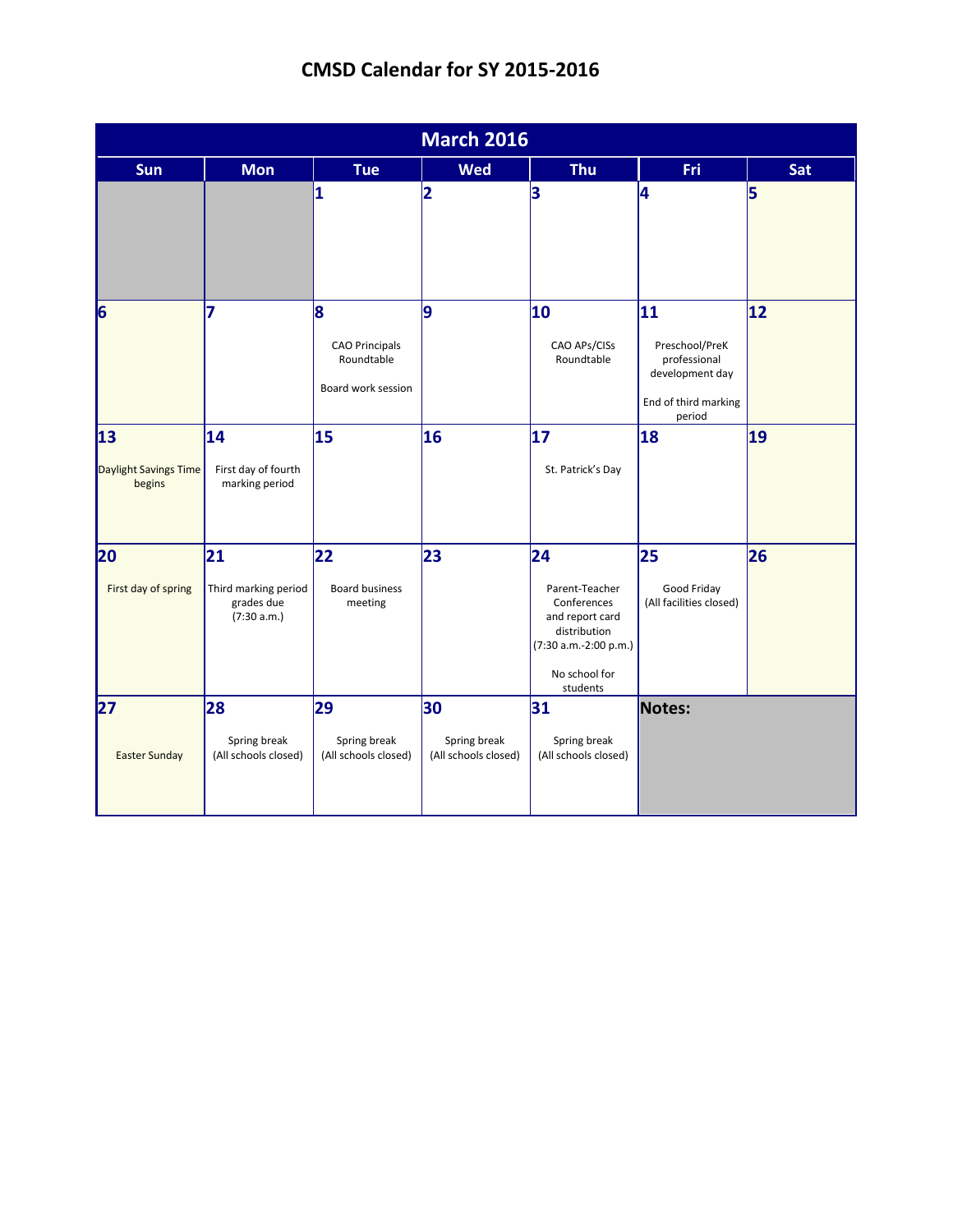|                 | <b>April 2016</b>                                                    |                                           |                                                                                                                                                                                                                                |                                  |                                                                                     |                |  |  |
|-----------------|----------------------------------------------------------------------|-------------------------------------------|--------------------------------------------------------------------------------------------------------------------------------------------------------------------------------------------------------------------------------|----------------------------------|-------------------------------------------------------------------------------------|----------------|--|--|
| Sun             | <b>Mon</b>                                                           | <b>Tue</b>                                | <b>Wed</b>                                                                                                                                                                                                                     | <b>Thu</b>                       | Fri                                                                                 | Sat            |  |  |
|                 |                                                                      |                                           |                                                                                                                                                                                                                                |                                  | $\overline{\mathbf{1}}$<br>Spring break<br>(All schools closed)<br>April Fool's Day | 2              |  |  |
| 3               | l4<br>Schools reopen                                                 | 5<br>Board work session                   | 6                                                                                                                                                                                                                              | 7                                | 8                                                                                   | l9             |  |  |
| 10              | 11                                                                   | 12<br><b>CAO Principals</b><br>Roundtable | 13                                                                                                                                                                                                                             | 14<br>CAO APs/CISs<br>Roundtable | 15                                                                                  | 16             |  |  |
| $\overline{17}$ | 18<br>Fourth marking<br>period interim<br>reports due<br>(7:30 a.m.) | 19<br><b>Board business</b><br>meeting    | 20<br>Interim Parent-<br><b>Teacher Conferences</b><br>Early dismissal for<br>students<br>(Early K-8 schools and<br>high schools:<br>11/11:20 a.m.)<br>(Late K-8 schools:<br>12:30/12:50 p.m.)<br>Extended day for<br>teachers | 21                               | 22<br>Passover<br>Earth Day<br>Preschool/PreK<br>professional<br>development day    | 23<br>Passover |  |  |
| 24<br>Passover  | 25<br>Passover                                                       | 26<br>Passover                            | 27<br>Passover                                                                                                                                                                                                                 | 28<br>Passover                   | 29<br>Passover                                                                      | 30<br>Passover |  |  |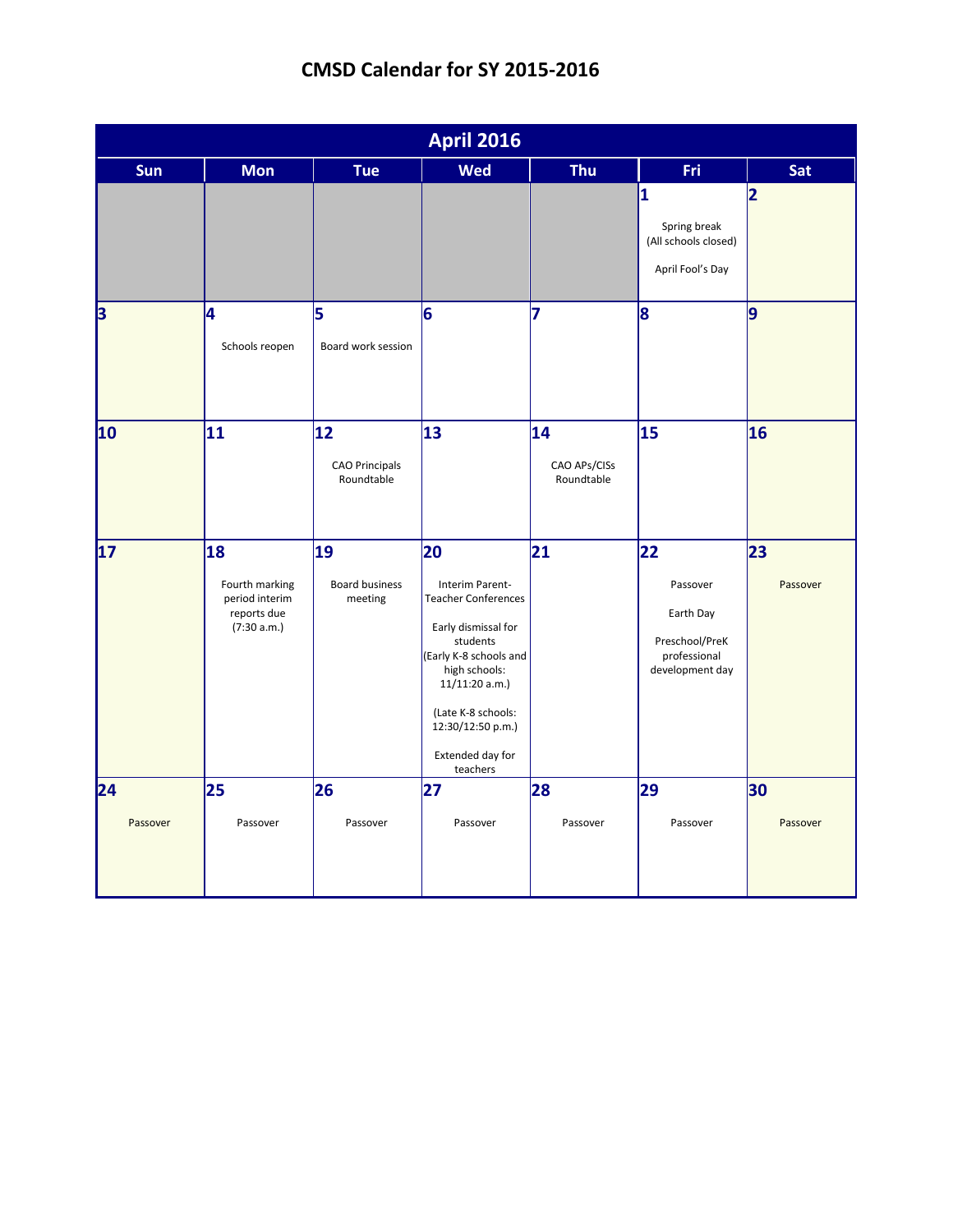|                                          | <b>May 2016</b>                                                         |                                                                       |                                                                                                                                                |                                             |                                                                                                               |                                          |  |  |
|------------------------------------------|-------------------------------------------------------------------------|-----------------------------------------------------------------------|------------------------------------------------------------------------------------------------------------------------------------------------|---------------------------------------------|---------------------------------------------------------------------------------------------------------------|------------------------------------------|--|--|
| Sun                                      | <b>Mon</b>                                                              | <b>Tue</b>                                                            | <b>Wed</b>                                                                                                                                     | <b>Thu</b>                                  | Fri                                                                                                           | Sat                                      |  |  |
| 1                                        | $\overline{\mathbf{2}}$<br>National Teacher<br><b>Appreciation Week</b> | 3                                                                     | 4                                                                                                                                              | 5<br>Cinco de Mayo                          | 6<br><b>National School</b><br>Nurse Appreciation<br>Day<br>Preschool/PreK<br>professional<br>development day | 7                                        |  |  |
| 8<br>Mother's Day                        | 9                                                                       | 10<br><b>CAO Principals</b><br>Roundtable<br>Board work session       | 11                                                                                                                                             | 12<br>CAO APs/CISs<br>Principals Roundtable | 13                                                                                                            | 14                                       |  |  |
| 15                                       | 16                                                                      | 17                                                                    | 18                                                                                                                                             | 19                                          | 20<br>High school<br>graduations                                                                              | 21<br>High school<br>graduations (cont.) |  |  |
| 22<br>High school<br>graduations (cont.) | 23<br>High school<br>graduations (cont.)                                | 24<br>High school<br>graduations (cont.)<br>Board business<br>meeting | 25<br>High school<br>graduations (cont.)<br>Last day of school for<br>students<br>End of fourth<br>marking period<br>End of second<br>semester | 26<br>Staff professional<br>development day | 27<br>Staff professional<br>development day<br>Fourth marking<br>period grades due<br>(7:30 a.m.)             | 28                                       |  |  |
| 29                                       | 30<br><b>Memorial Day</b><br>(All facilities closed)                    | 31<br>High School final<br>report cards mailed                        | Notes:                                                                                                                                         |                                             |                                                                                                               |                                          |  |  |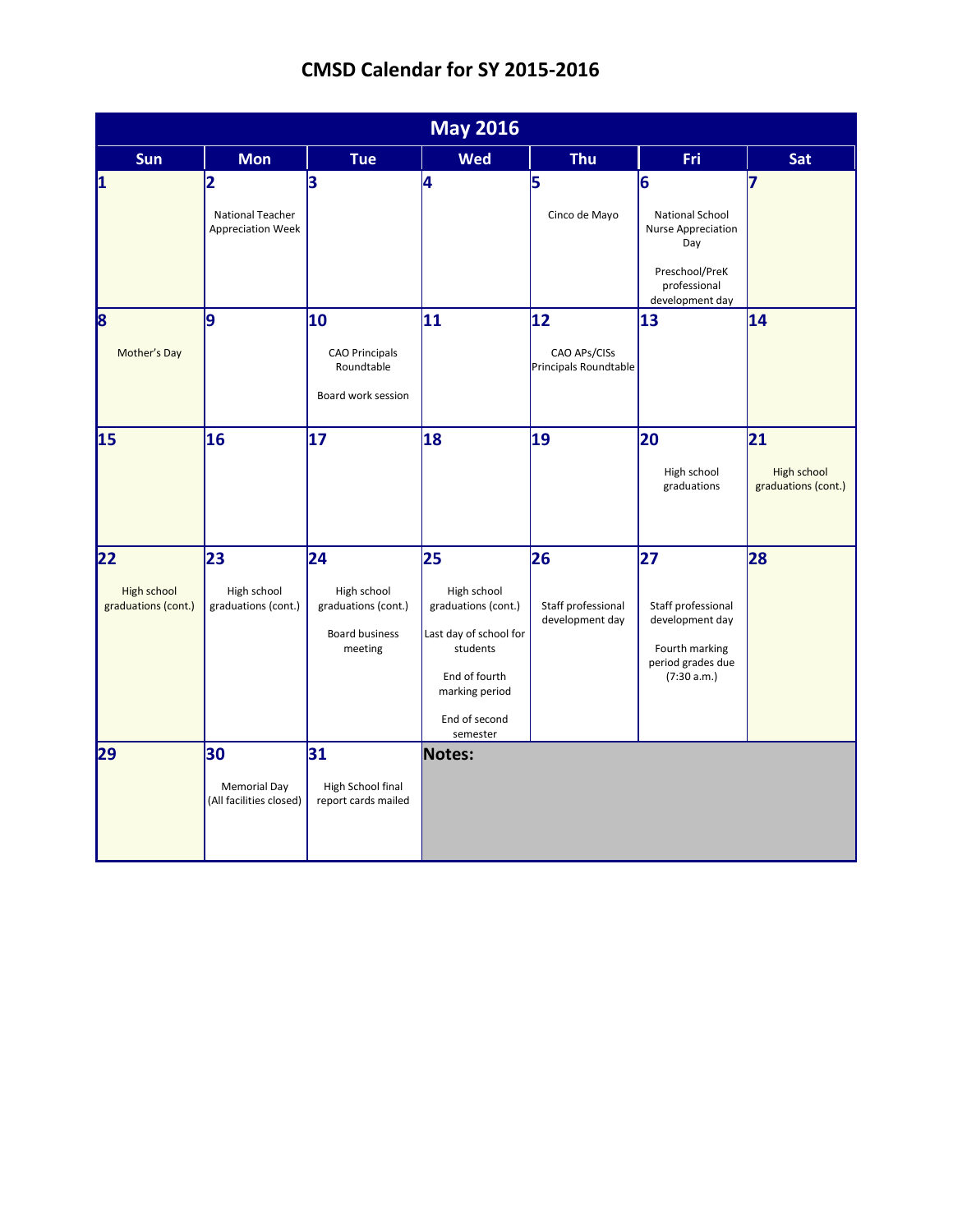### *Professional Development Days*

Tuesday, August 4 (Preschool/PreK only) Wednesday, August 5 (Preschool/PreK only) Thursday, August 6 (Preschool/PreK only) Friday, August 7 (Preschool/PreK only) Monday, August 10 (Preschool/PreK only) Tuesday, August 11 (Preschool/PreK only) Wednesday, August 12 (Preschool/PreK only) Thursday, August 13 Friday, August 14 (K-8 Room Readiness Day) Monday, August 17 (Investment Schools and STEAM network schools only) Friday, September 11 (Preschool/PreK only) Friday, October 9 (Preschool/PreK only) Monday, October 26 (Investment Schools and STEAM network schools only) Tuesday, November 3 Friday, November 13 (Preschool/PreK only) Friday, December 11 (Preschool/PreK only) Monday, January 4 Friday, January 15 (Preschool/PreK only) Friday, February 12 Monday, February 29 (Investment Schools and STEAM network schools only) Friday, March 11 (Preschool/PreK only) Friday, April 22 (Preschool/PreK only) Friday, May 6 (Preschool/PreK only) Thursday, May 26 Friday, May 27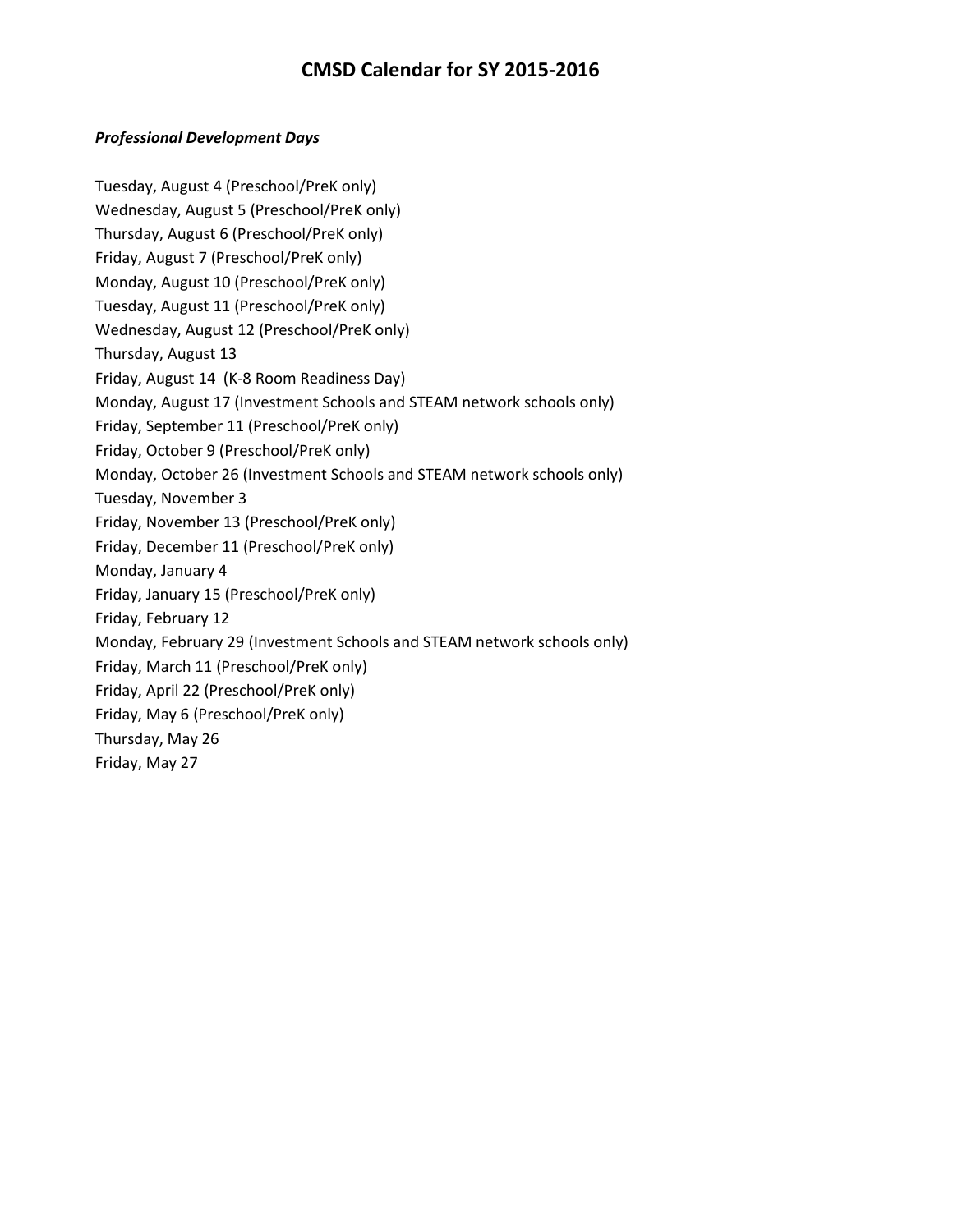#### *No school for students at the schools listed below for staff professional development on:*

- Monday, August 17
- Monday, October 26
- Monday, February 29

Adlai Stevenson Alfred Benesch Almira AJ Rickoff Anton Grdina Bolton Case Charles A. Mooney Charles Dickens Charles Eliot Cleveland School of the Arts Lower Campus Collinwood High School East Technical High School Franklin D. Roosevelt Fullerton Garrett Morgan George Washington Carver Glenville High School Hannah Gibbons Jane Addams John Adams Kenneth Clement Lincoln-West Luis Munoz Marin Marion-Sterling Martin L. King, Jr. Max Hayes Michael R. White Miles Park Mound Nathan Hale Newton D. Baker Orchard Patrick Henry Robert Jamison Robinson G. Jones **Walton** Washington Park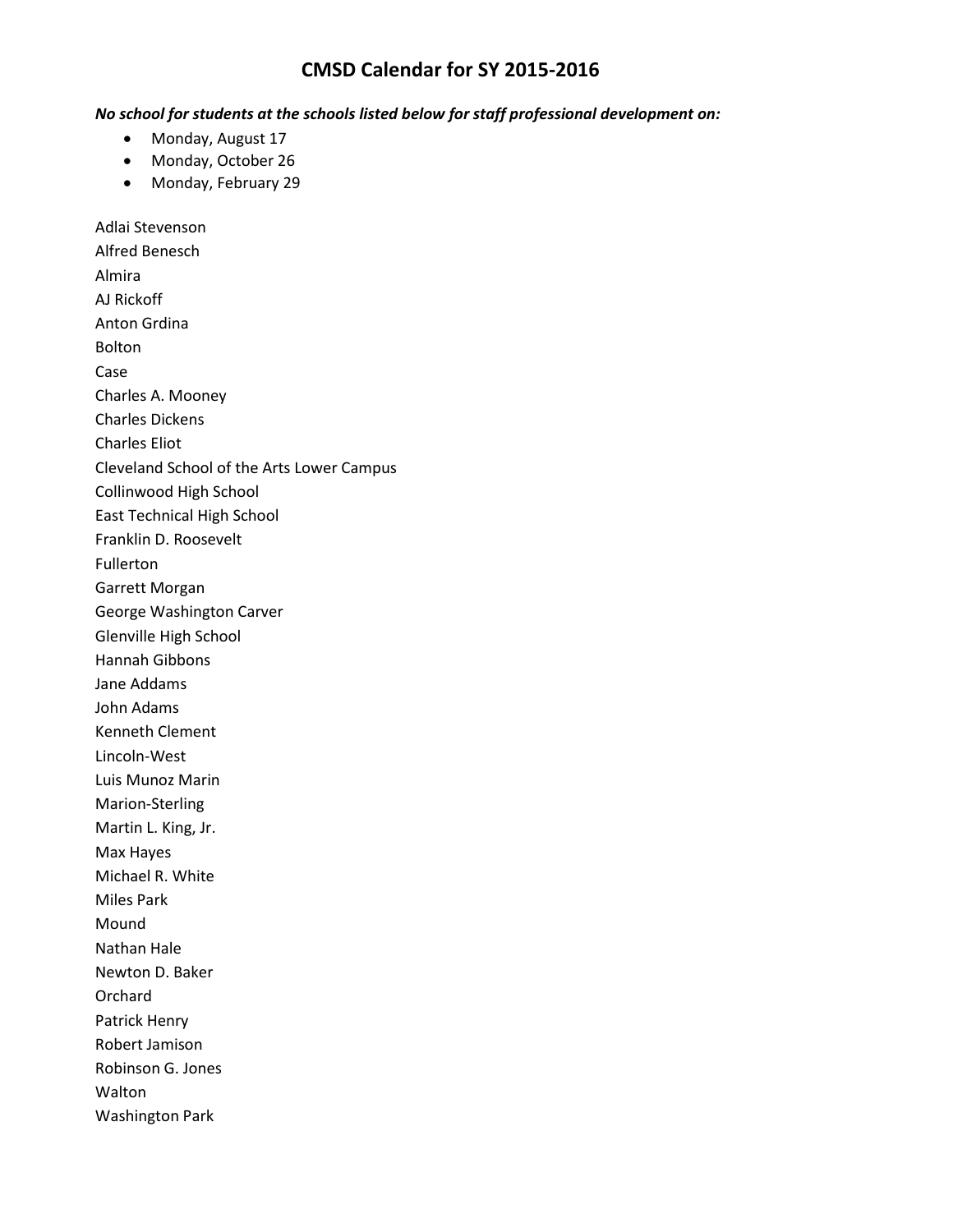#### *CAO Principals' Roundtable*

Tuesday, August 4 Wednesday, August 5 Tuesday, October 6 Tuesday, November 10 Tuesday, December 8 Tuesday, January 12 Tuesday, February 9 Tuesday, March 8 Tuesday, April 12 Tuesday, May 10

#### *CAO Assistant Principals'/CISs Roundtable*

Thursday, September 10 Thursday, October 8 Thursday, November 12 Thursday, December 10 Thursday, January 7 Thursday, February 11 Thursday, March 10 Thursday, April 14 Thursday, May 12